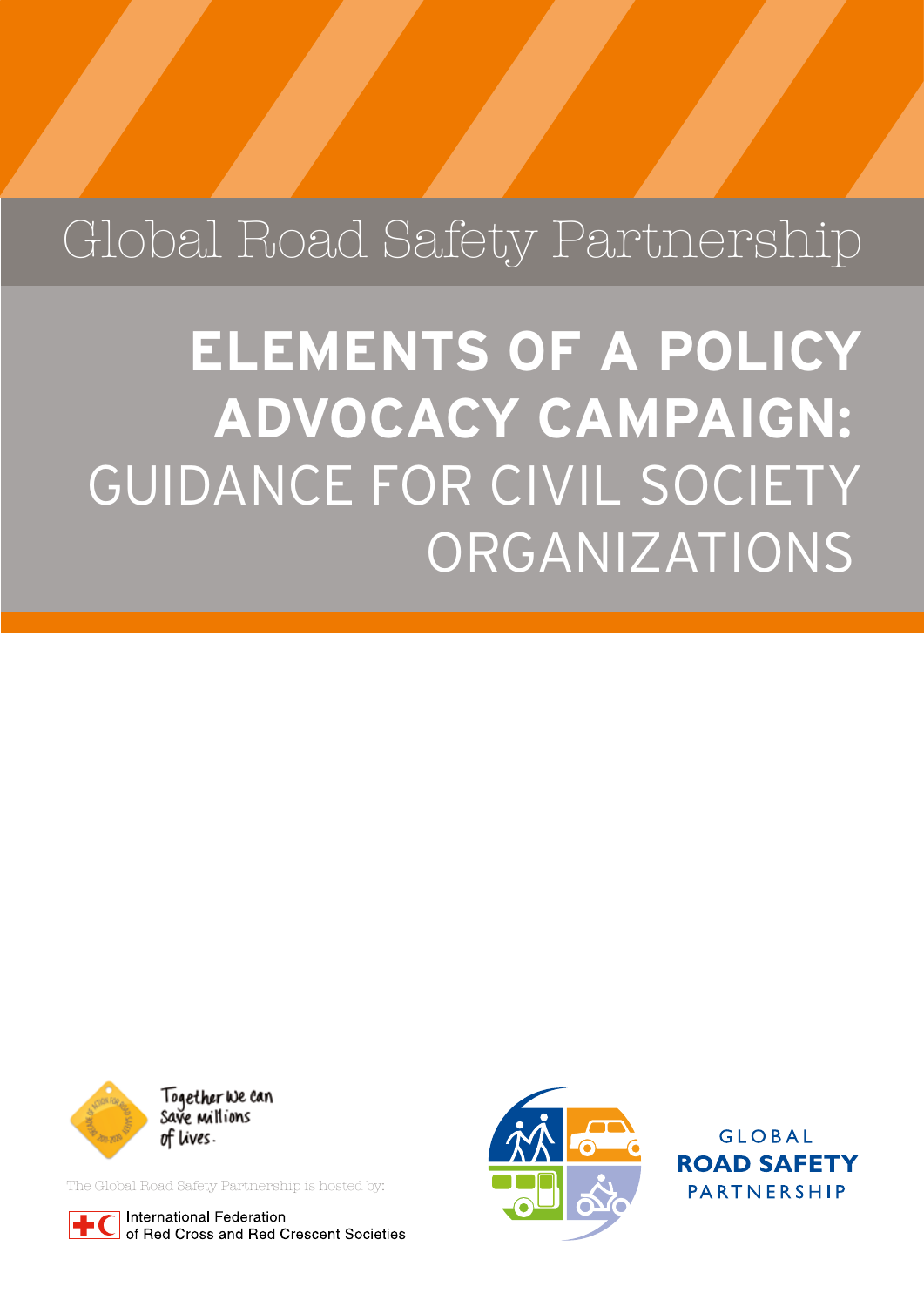## Acknowledgement

*Elements of a Policy Advocacy Campaign: Guidance for Civil Society Organizations* was developed in partnership with the Campaign for Tobacco Free Kids and Consumers International. It draws on the joint experience of the three organizations in advocating for policy change around the world.

GRSP acknowledges the financial contributions from Bloomberg Philanthropies and for making the preparation and publication of this manual possible.

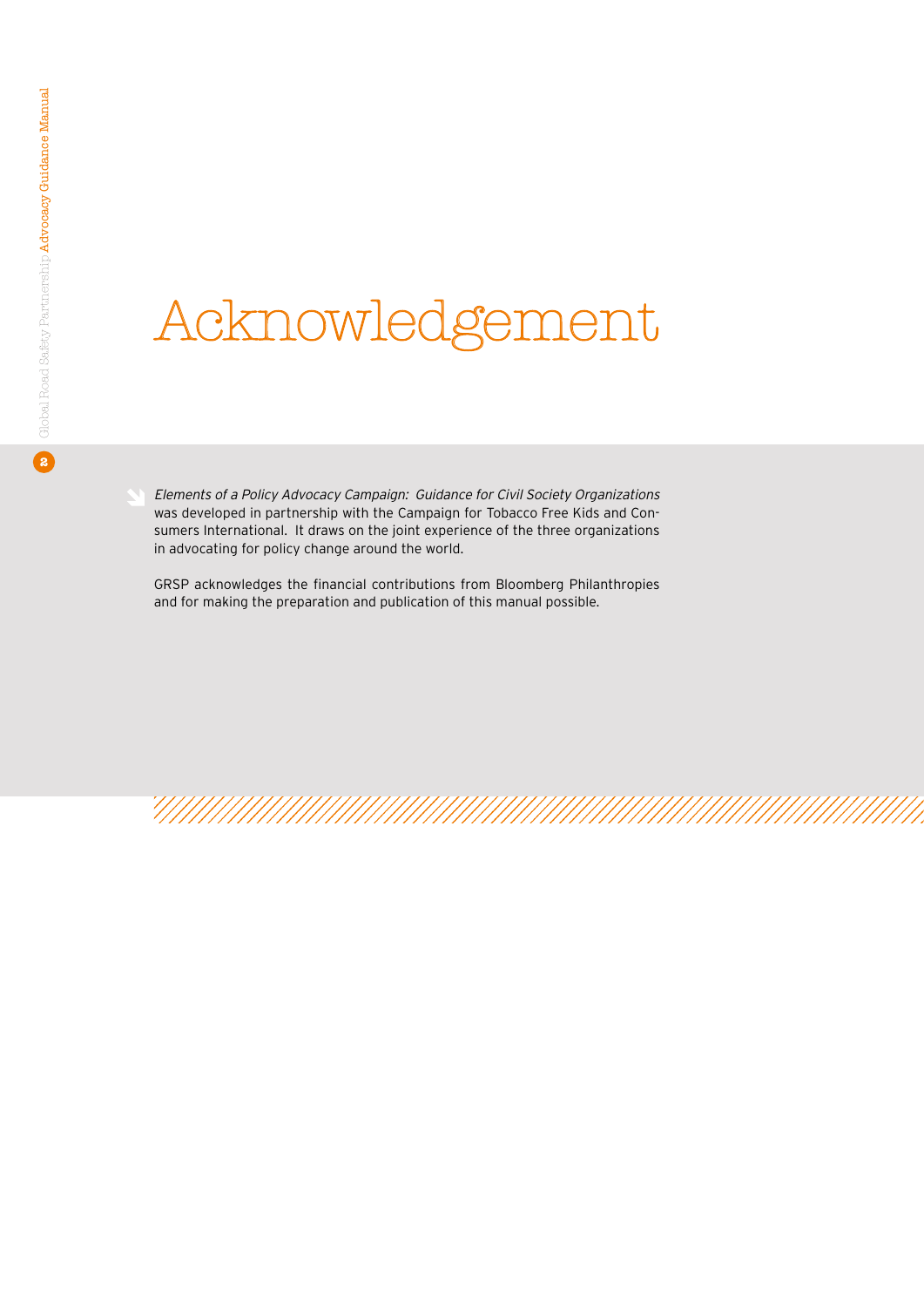## TABLE OF contents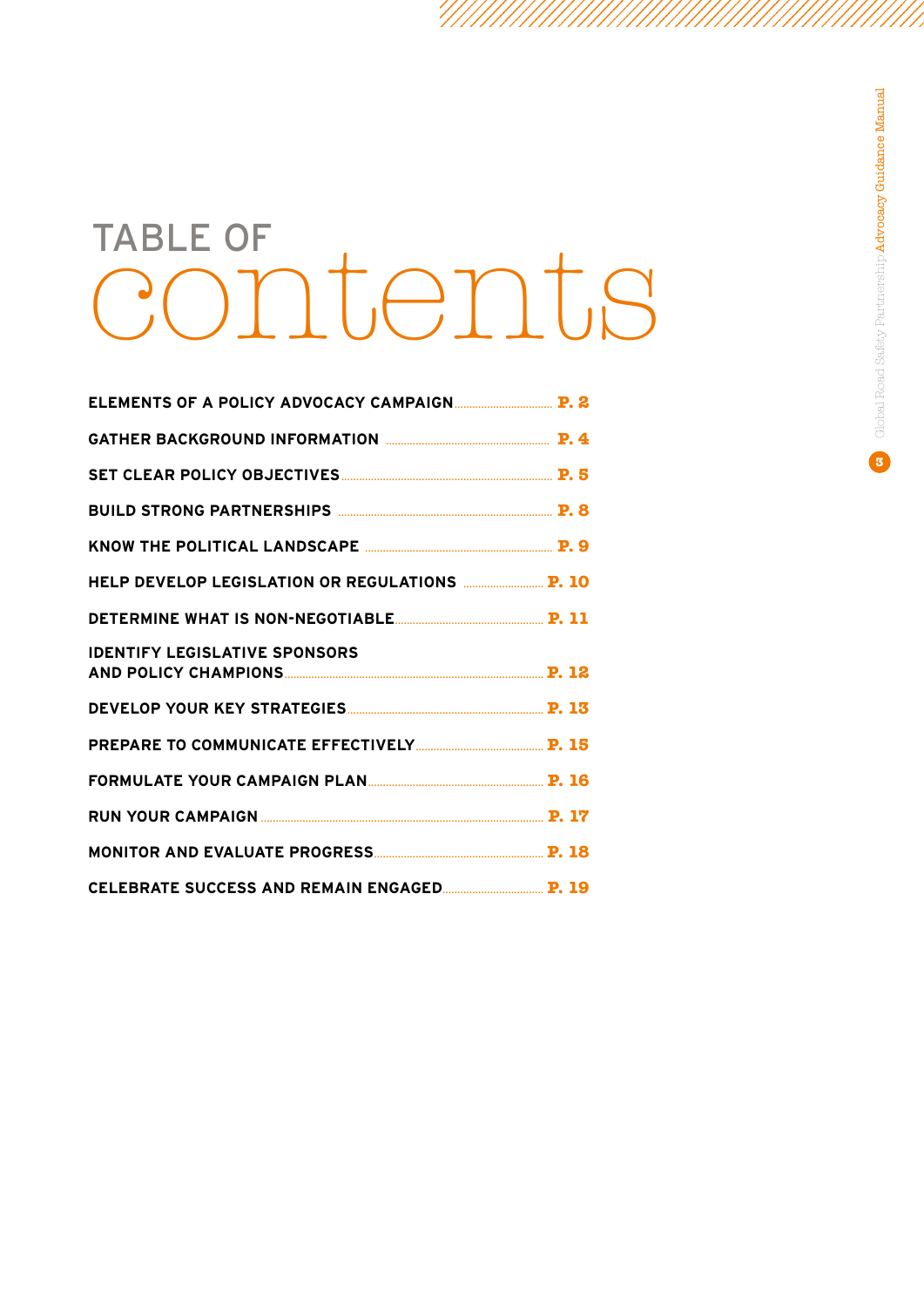## Elements of a policy advocacy campai

To move a public health issue onto the policy agenda and through the policy-making process you will need to develop and implement a strategic advocacy campaign. This is your quick guide to developing an effective advocacy campaign to achieve public health policy change.

#### **Gather background information**

Before you begin an advocacy campaign, do your research. You need to be certain that policy change is the best way to solve the problem. You'll also need to know the latest science and evidence in support of your public health issue, the current laws and regulations, and what gaps may exist. Research any past advocacy efforts on the same issue, so you know what worked…and what didn't.

#### **Set clear policy objectives**

A successful campaign starts with clear objectives that are **s**pecific, **m**easurable, **a**chievable, **r**elevant, and **t**ime-bound. Make sure your objectives are linked to policy change and existing evidence, and that they include the following: a policy actor(s) or decisionmaker(s), the action or decision you want them to take, and a timeline by which you want them to act or decide.

#### **Build strong partnerships**

Working in coalition or partnership with others is the best way to demonstrate support for your issue. Identify a core group of organizations that will work together to drive the campaign forward on a day-today basis. Next, identify a range of old and new allies willing to speak out in favor of your objectives. To identify those allies, look to civil society and professional or business groups from the health, education, and economic and scientific sectors.

#### **Know the political landscape**

Understanding the policy-making process and which decision-makers and influencers to target is key to achieving your objectives. Once you understand the political landscape, strategize about when during the process you can successfully engage, intervene, and influence your targets. You will also need to know decision-makers' positions on your policy change objectives and identify any opposition you will encounter.

**Policy advocacy is a set of targeted actions directed at decision�makers in support of a specific change. Elements of a Policy Advocacy Campaign focuses on efforts to achieve policy change.**

#### **Help develop legislation or regulations**

Early on in the process, you'll want to prioritize drafting of the actual policy, using the strongest wording possible. As an advocate, the role that you will play during this phase is likely to vary. Having a lawyer or policy expert as a resource is very important. At a minimum, they can help you analyze the strengths and weaknesses of existing or emerging policies in accordance with evidence-based best practices.

#### **Determine what is non-negotiable**

Compromise is sometimes necessary in advocacy. However, it is important to know your limits. You won't necessarily help your cause if you support the passage of weak policies. You and your core partners will need to determine together what is non-negotiable, ideally early in the advocacy process.

#### **Identify legislative sponsors and policy champions**

Strong sponsors willing to champion a policy throughout the process are valuable assets for any campaign. Seek out influential and respected policymakers on relevant committees or in key positions who you can trust to act as loyal partners and effective champions. Remember that it takes time to cultivate such champions. Meet with them regularly to understand their concerns and needs, agree on how best to work together, and share information. Always be available to act as a resource for your champion.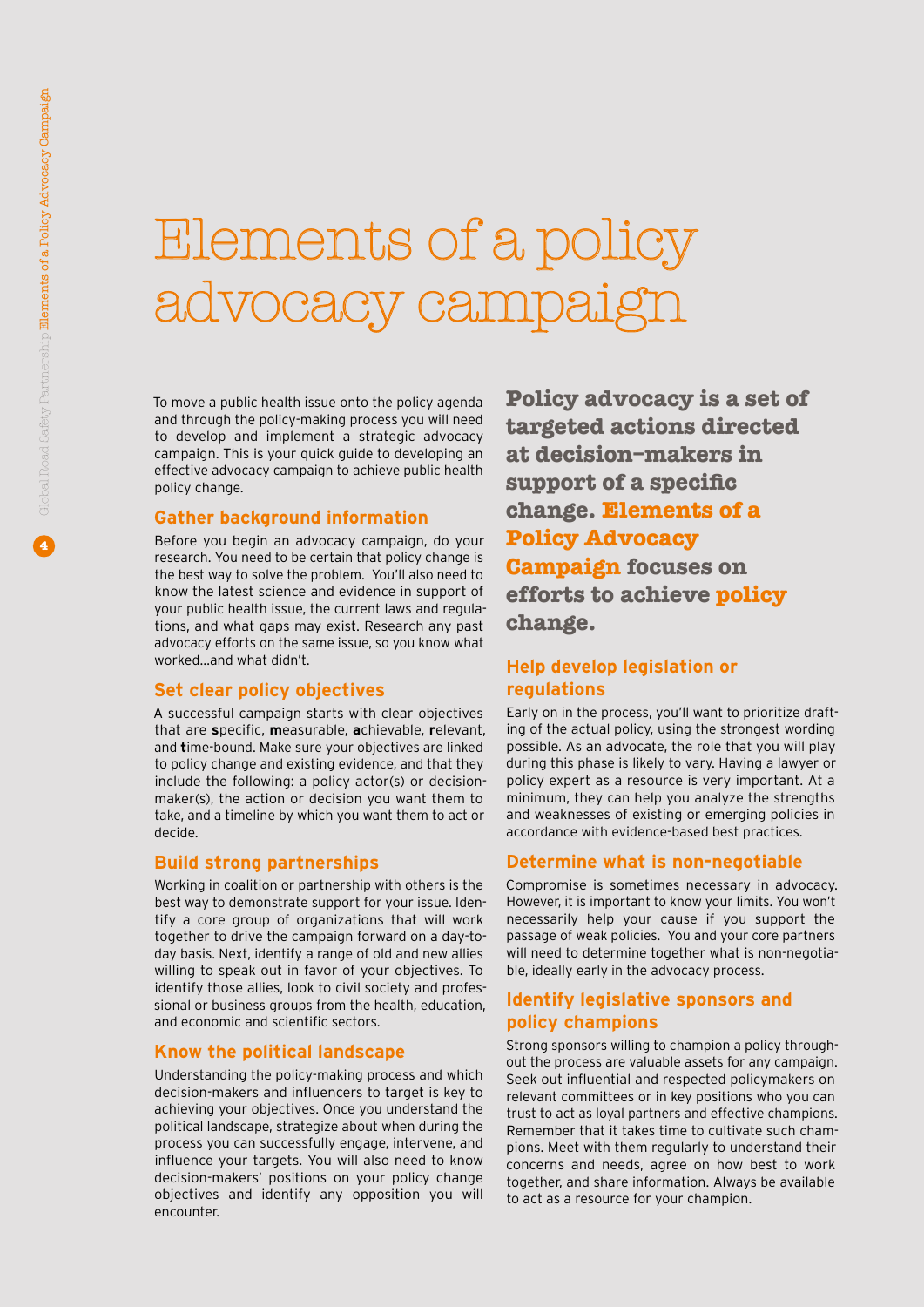

#### **Develop your key strategies**

Persuading decision-makers to take action is essential for affecting changes in policy. There are many ways this can be done, but most successful campaigns employ some combination of the following three strategies: 1) direct interaction with decision-makers and influencers, 2) using media and social media to influence decision-makers and the public, 3) and grassroots mobilization to engage a strong base of supporters and organizational allies to encourage change and counter opposition or indifference.

#### **Prepare to communicate effectively**

Effective communication underpins every successful advocacy campaign. First, define your different audiences and work to understand their information needs, interests, concerns, and the best communication channels to reach them. Using this information, you can then design targeted, persuasive messages and identify the most compelling messengers and spokespeople. Make sure you have collected the most up-todate and accurate information to use in your communication activities, and consider commissioning your own reports if you lack credible information supporting your argument. Message research such as focus groups or polling can help you ensure you have chosen the most compelling messages. Finally, it's important to monitor media and social media engagement on your issue so you know what is being said about your campaign and can respond quickly.

#### **Formulate your campaign action plan**

The campaign action plan is your roadmap for the campaign, leading from objectives to strategies and then to messages. Carefully consider all the elements of your plan in collaboration with your core group of partners. In addition to key activities, the action plan should also outline the necessary resources, responsible persons, and timeline. Remember that your plan is a living document that should be reviewed regularly and updated as the political landscape changes.

#### **Run your campaign**

With a detailed plan in place, it's time to implement. Keep in mind that a successful campaign requires strategic planning alongside strategic implementation. The campaign process is dynamic and ever changing, and every campaign will require you to respond to unanticipated events, disagreements within your network, changing decision-makers and new opposition. Don't be afraid to be flexible, revisit your plan and update it as needed.

#### **Monitor and evaluate progress**

Monitoring and evaluating implementation of your advocacy plan will be one of the most critical activities of your campaign, but is often overlooked. Reviewing your progress at regular points will not only help to hold you and your partners accountable for planned actions, but will also reveal whether or not your actions are accomplishing your goals. If your campaign is not making progress, you'll need to reassess and adjust your plan.

#### **Celebrate success and remain engaged**

Successful advocacy campaigns take time. Even if you don't secure your policy change right away, you will have made progress in educating decision-makers, the media, and the public on your issue. Celebrate milestones both big and small, and make sure you thank supporters for their ongoing commitment. Once you have achieved your policy change, ensuring successful implementation is the next objective. A campaign doesn't end with the change in law or policy change: Now it's time to push for implementation.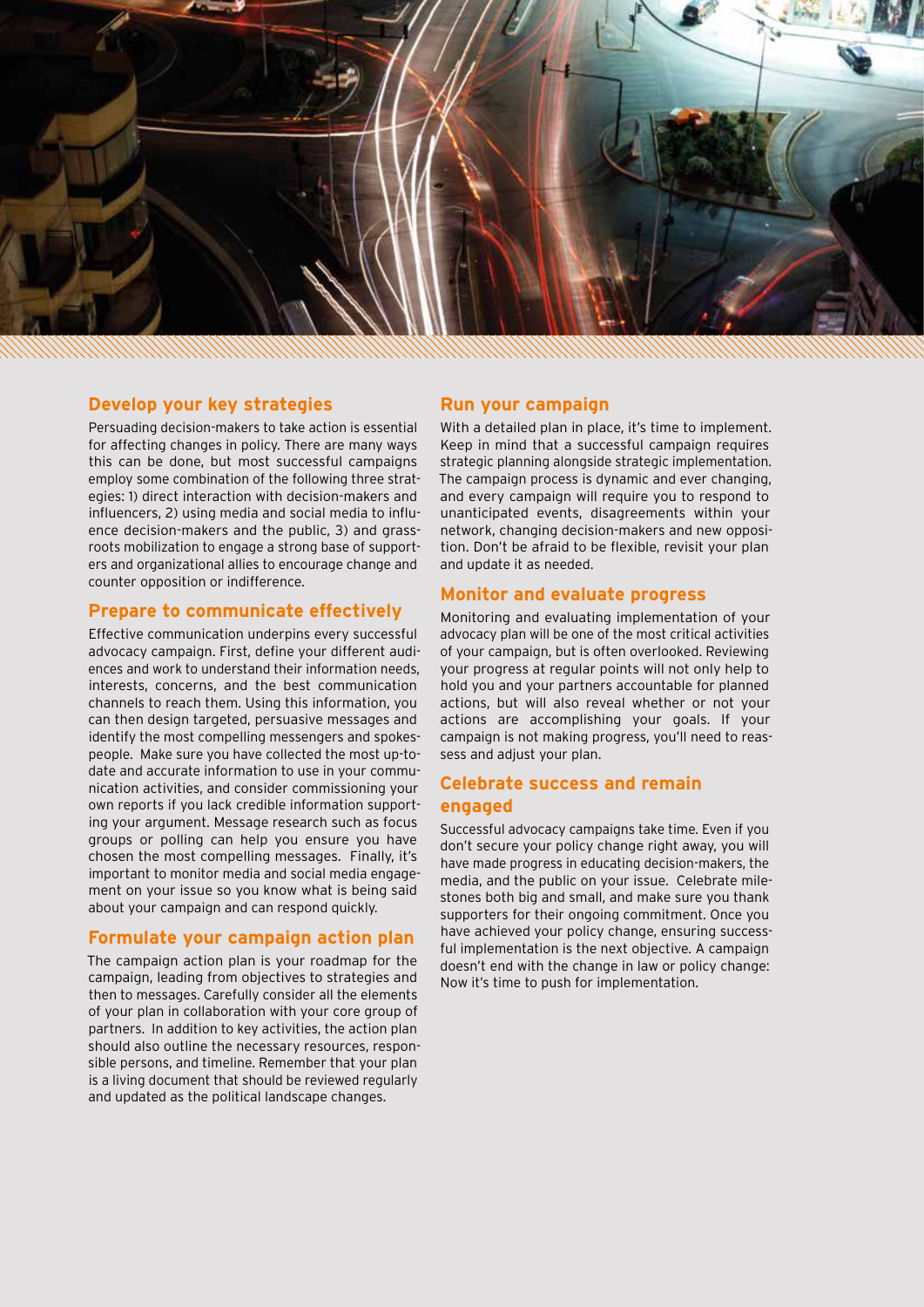## Gather backgrour iformation:

What you need to know

#### **Why is it important?**

Before you start your advocacy campaign, you'll need to gather background information, which will create a strong foundation for developing your campaign objectives, strategies and communications. Without a solid understanding of the nature of the problem you are trying to address, you'll find designing an effective campaign difficult, if not impossible. The most effective campaigns tend to be based on accepted facts and figures about public health impact and lives saved, the costs of inaction, and proven solutions. As you learn more about the issue, be certain that policy change will help to solve the problem. If not, you will most likely want to focus your efforts on other types of interventions.

#### **What needs to be done?**

The focus of your campaign will help determine what information you need to gather. However, the following types of information are generally useful for an effective campaign and provide a good place to start:

- Up-to-date and credible data about the public health problem you want to address, as well as any evidence-based solutions.
- **Potential Sources:** respected bodies such as the World Health Organization (WHO), Demographic Health Survey (DHS) or Health Management Information System (HMIS) data, ministries or agencies overseeing the issue.
- Existing laws and regulations related to your public health issue.
- **Potential Sources:** online data sources, parliamentary or legal libraries, and connections with decision-makers, technical leaders, and legal experts.
- Background on previous, related campaigns-both successful and unsuccessful—including what worked, what didn't, and the opposition.

**Potential Sources:** key informant interviews with campaign leaders and participants; media reports.

### **Spotlight on Road Safety**

Road traffic injuries and deaths represent represent a major humanitarian crisis. If current trends continue, road traffic deaths will rise to the fifth leading cause of death globally by 2030. Evidence shows that strong, evidence-based road safety policies can dramatically reduce road crash injuries and deaths. For more up-to-date information on road safety visit

www.grsproadsafety.org or www.who.int/gho/road\_safety/en/

**HELPFUL HINT:** Consider working with a legal or issue expert to support you in gathering information, obtaining copies of existing policies, and connecting with individuals responsible for implementation of current policies. Doing your "homework" early will help familiarize you with gaps and policy areas that need to be strengthened.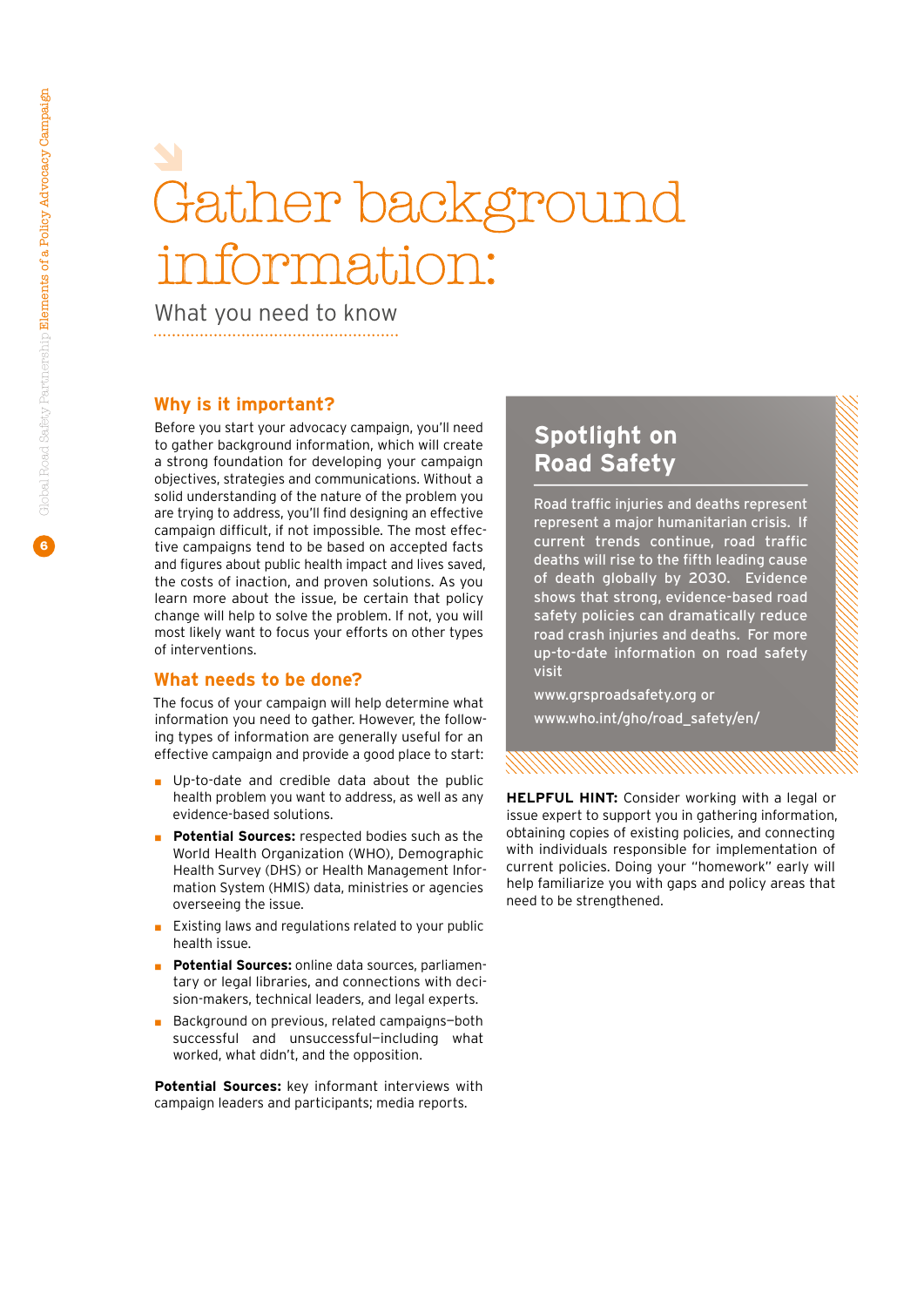# Set clear policy objectives:

What you need to know

#### **Why is it important?**

Developing a policy objective may be the most essential step of your campaign plan. Your objective describes the change you want to see happen and helps to identify the actions needed in order to achieve that change. You'll only want to choose actions that you're sure will advance you towards that goal.

Since your policy objective serves as a guide for your overall campaign plan, the clearer your policy objective is, the stronger your campaign will be. Clear objectives help you to develop targeted strategies and communications. Without a clear objective, it will be impossible to determine whether your efforts have been successful.

#### **What needs to be done?**

Analyzing the background information you have gathered will help you identify the best policy objective(s). Ideally, your policy objective will address a gap or weakness in the existing policy environment and provide an evidence-based solution.

As a guiding framework, check to make sure your objectives are all **SMART**, or **S**pecific, **M**easurable, **A**chievable, **R**elevant, and **T**ime-bound. Policy objectives should also always contain three key items:

■ **A policy "actor" or decision-maker** - the person(s) or decision-making body with the power to make your desired change a reality.

Examples: Member of Parliament, minister, relevant parliamentary committee, sub-national legislature, or ministerial office.

◼ **A policy "action" or decision** – the specific action you want them to take or decision you want them to make

Examples: enact, amend or repeal a policy, allocate funds, or issue a mandate to effect change

**Timeline for change** - The date by when you want them to act or decide.

Examples: the day, month, project quarter, or year

### **Spotlight on Road Safety**

The following behavioral risk factors contribute to most road crash deaths and injuries: drink driving, speeding, and lack of helmet use, seatbelts and child safety restraints.

Depending on your country context, your policy objective will likely seek to address one or more of these factors. Here are two generic examples of a road safety policy objective 1) By December 2015, the Standards Bureau will issue and implement new helmet standards under the National Road Safety Law and 2) Parliament will pass a law to reduce speed limits to 30 km per hour within 2 km of all schools in the country by July 2016.

Are you able to identify the actor, action and timeline for change in these examples?

**HELPFUL HINT:** If your policy objective contains these three items and is based on your background information, it will almost always be SMART.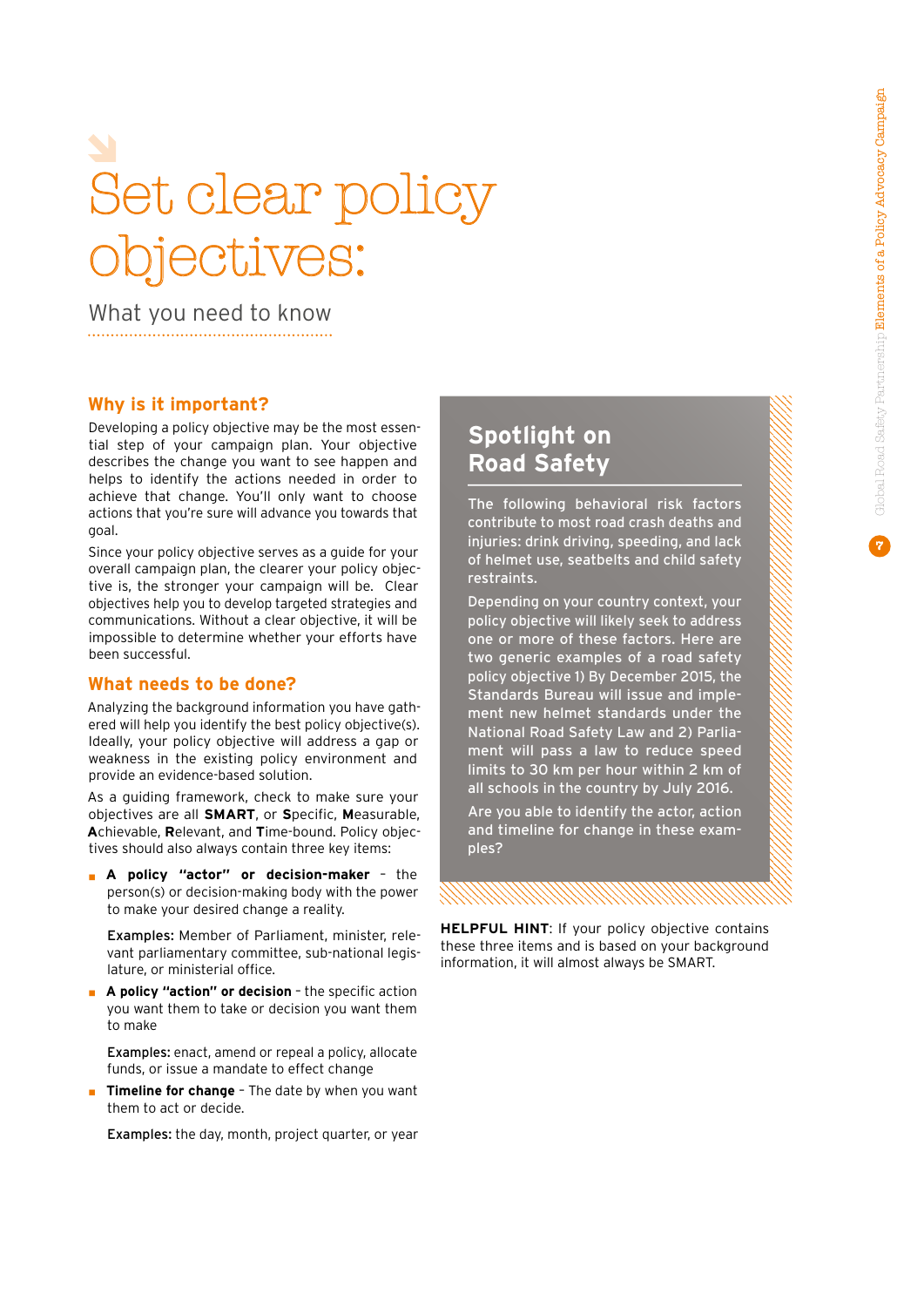## Build strong partnershir

What you need to know

#### **Why is it important?**

Successful campaigns are most often the result of groups of people or organizations effectively working together towards a common goal. By bringing together partners with different expertise and influence, campaigns are better able to carry out a range of coordinated advocacy actions and reach a broader set of decision-makers. Working in partnership also helps to demonstrate broad-based support for your policy objective, which is more likely to inspire decision-makers to act.

Effective public health advocacy campaigns can involve many types of organizations – civil society, business and professional groups are some examples – and may represent the health, education, economic, legal and scientific sectors. Human rights groups, as well as community leaders and individuals directly impacted by the public health issue, may also be powerful allies. As you think about how to engage partners, consider how to best leverage each one based on their individual level of commitment and engagement.

#### **What needs to be done?**

You will want to form a core group of partners that will act as the leadership group for the campaign. This should be a small number of select allies; otherwise, it will be challenging to make decisions and get things done quickly. To be most effective, the leadership group should:

- Agree to support a common policy objective and commit to being engaged in the campaign on a day-to-day basis.
- Have contacts with key decision-makers and strong knowledge of the policy environment and the policy issue.

In addition to the core leadership group you will likely want to build a broader network of advocates and active supporters. While these partners may not be engaged in day-to-day decision-making, they can play vital roles at strategic moments of a campaign. These additional organizations often:

■ Represent a mix of traditional allies and more 'unusual' allies that help to demonstrate wide and diverse support for your issue.

■ Are mobilized by the core group to raise their voices at opportune moments, reach select decision-makers, or carry out specific activities or strategies.

### **Spotlight on Road Safety**

When identifying potential partners for your road safety initiative, consider what types of organizations will be most effective in performing the various roles within a campaign.

For example, a humanitarian organization like a Red Cross or Red Crescent National Societies or an international organizaiton such as a local WHO Country Office can work closely with the government to educate policymakers on the issue, while a road safety survivors group can help pressure decision-makers to act. Both are important roles that can work together when there is trust and strong communication within a coordinated campaign.

**HELPFUL HINT**: Before recruiting new partners, the leadership group should have a draft campaign plan in place and know what each current member brings to the campaign. This strategy will provide insight into the types of organizations you will want to recruit to your network. Ideally, new organizations can help to fill existing gaps. On occasion, they may also bring new ideas and activities to the campaign.

111111111111111111111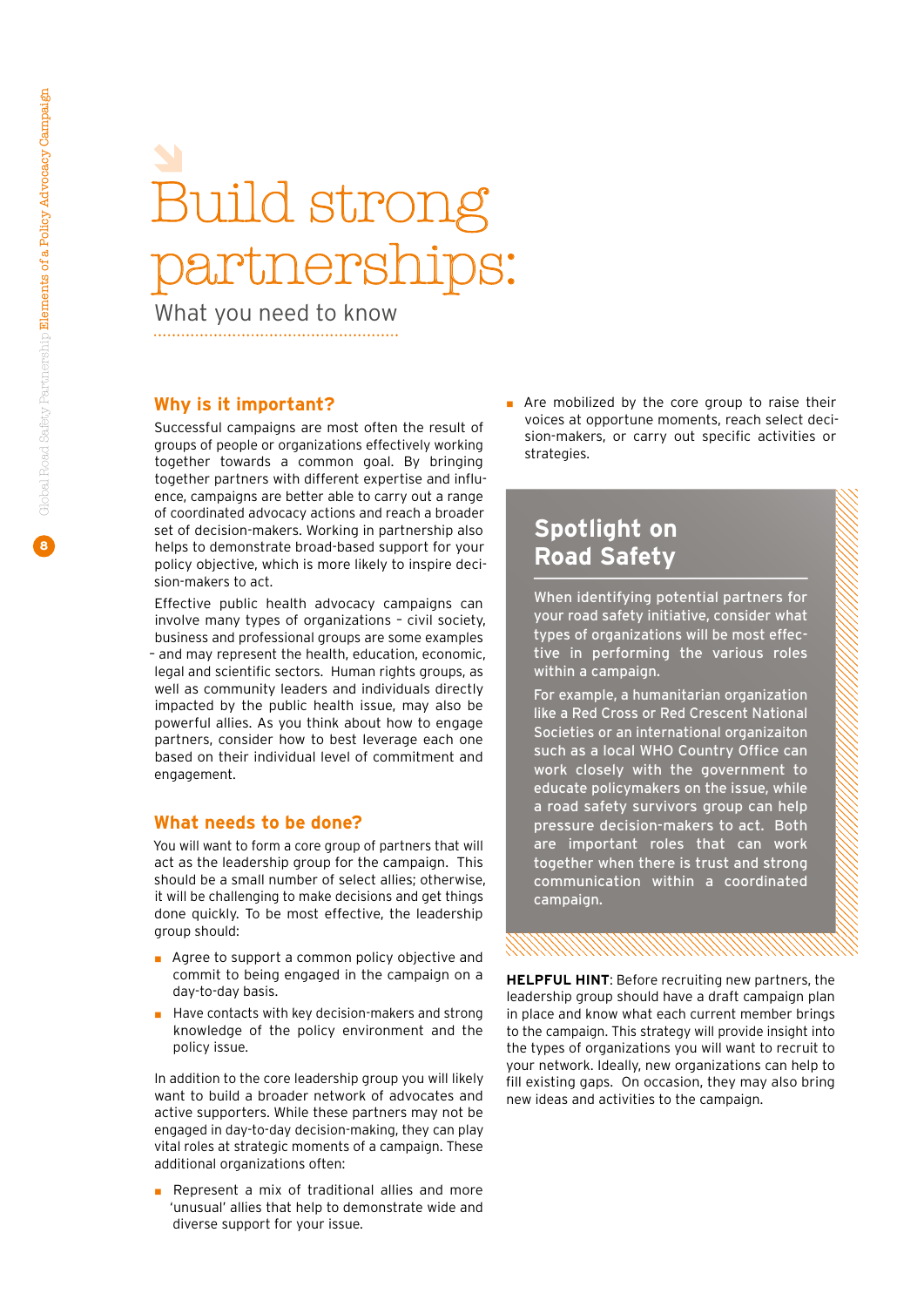## Know the political landscape:

What you need to know

#### **Why is it important?**

An in-depth understanding of how the policy-making process works is critical no matter whether your campaign is trying to help pass legislation, reform a regulation, issue an executive order, or push for improved implementation, Analyzing the political environment to understand all the important decisionmakers, policy processes and opposition viewpoints relevant to your issue is called "political mapping."

#### **What needs to be done?**

Political mapping takes time and resources, but the more comprehensive the mapping, the better prepared you will be to carry out a strong campaign. Mappings may vary depending on your country's political system, the kind of change you are seeking, and the type of information that is openly available to the public. But no matter the format you use, always try to include:

- The steps a proposed policy must pass through in order to be approved and implemented. These steps may vary depending on the type of policy.
- The decision-makers that matter in each step of the process, their interests and concerns, and their position on your issue: Are they supportive, opposed or neutral?
- The individuals-like government staff, political party leaders, and quasi-state or select nongovernmental representatives—who advise or are well positioned to persuade decision-makers throughout the process. These individuals are often called "influencers."

Your political mapping should also review any opposition you might face. You will want to consider:

- Individuals and groups that might oppose you and their reasons for doing so.
- Your opponents' messages, tactics, and connections with key decision-makers, which can help you to develop powerful counter messages and think of ways to lessen their influence.

### **Spotlight on Road Safety**

People and organizations may oppose your campaign for any number of reasons. It could be due to lack of awareness about road safety, competing priorities and concerns, or differences in opinions and beliefs. With road safety in particular, you will want to be on the lookout for opposition from the alcohol or transportation industries; they may worry your public health efforts will affect their economic or other interests.

An example from Kenya illustrates how mapping opposition helped to overcome it. A proposal in 2014 to introduce lower speed limits around schools was initially opposed by the Parliamentary Health Committee due to citizen concerns that speed limits would increase traffic congestion. GRSP grantees, including ASIRT Kenya, Handicap International, Gertrude's Children's Hospital and Usalama Watch Initiative, chose to campaign on the importance of saving children's rather than engage in debate on traffic congestion in order to neutralize this argument.

**HELPFUL HINT:** Monitor your target decision-makers' position on your issue, as it may change over time. Also, continue to monitor your opposition for new messages and activities. Establish strong working relationships with decision-makers' staff, as they can provide useful information about your key targets, including useful information about the opposition's influence on decision-makers.

Regularly update your mapping as you receive new information. Consider working with a legal expert or political "insider" to ensure this document is up-to-date.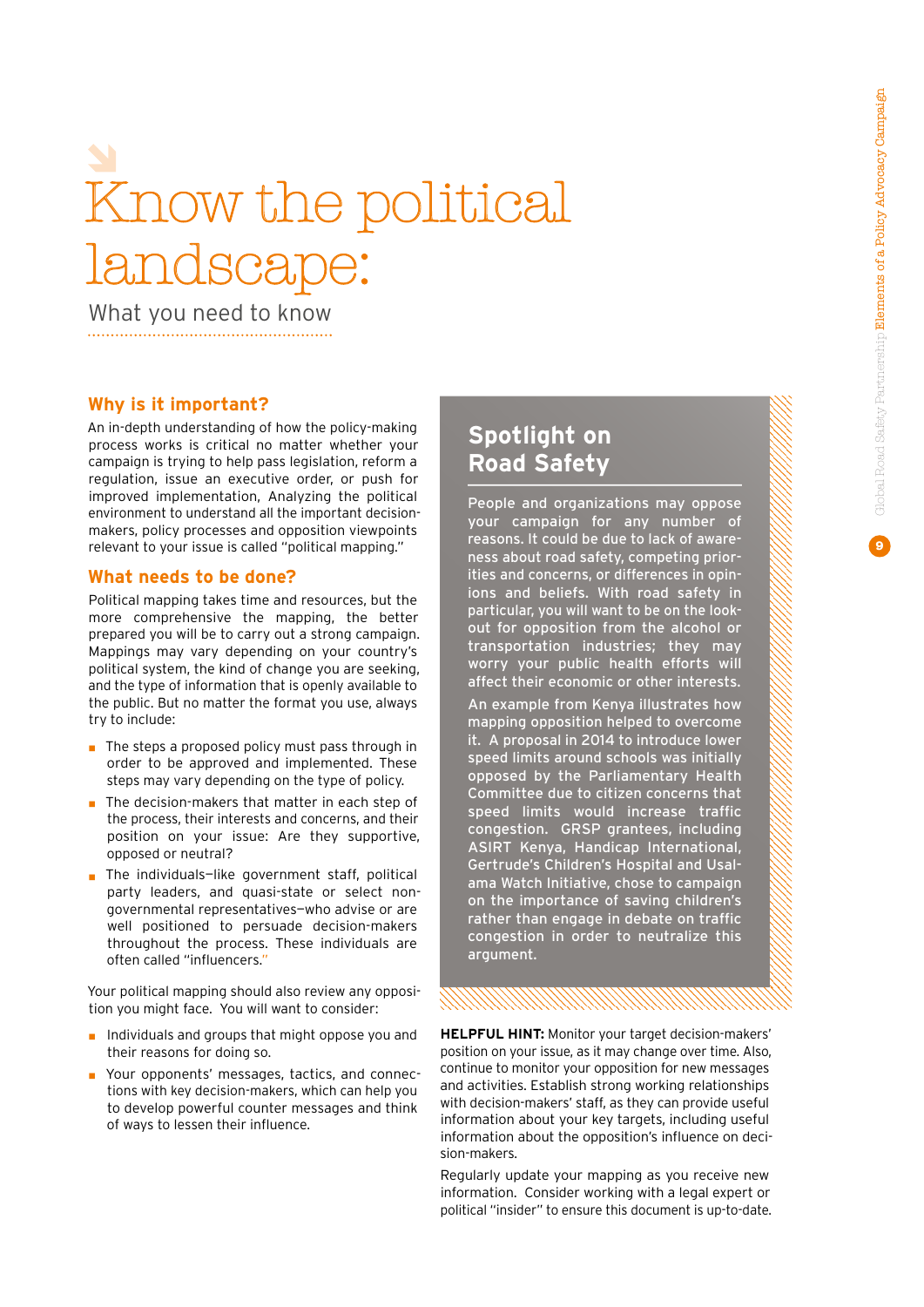## Help develop legislation or regulations:

What you need to know

#### **Why is it important?**

Making a change in policy is most likely the primary objective of your policy advocacy campaign. Creating or supporting meaningful legislation or regulations requires a great deal of thought and, usually, significant expertise. Identify your role in the actual development of policies early on in your campaign process.

#### **What needs to be done?**

Your role in the development of legislation and regulations depends on your country context. In many countries, civil society has the opportunity to formally assist the government with:

- ◼ Drafting policies
- ◼ Reviewing or providing comments on policies
- Monitoring policies

In places where only members of government can participate in the policy process, consider working with supportive decision-makers or friendly staff that you have identified through political mapping to share drafts and provide unofficial or informal feedback.

Whatever your role, you need to be very clear on the provisions you want to see included in laws and regulations. Each provision you suggest should be supported by evidence. Knowledgeable lawyers or supportive legal experts can help you gather and frame evidence, as well as help you analyze text and ensure that policies contain strong language to achieve the change you want. Remember that even very minor changes in wording can significantly affect a policy's impact.

### **Spotlight on Road Safety**

In Cambodia, GRSP grantee Cambodia Movement for Health worked with international experts to provide advice to the Ministry of Health in drafting strong alcohol control legislation that reflected international good practice in reducing drink driving.

**HELPFUL HINT:** Use your political mapping to help identify openings within the policy-making process for you to provide input on laws and regulations. Try to monitor the draft policy at each and every step of the process so you can ensure the final version contains your desired language. The actual text in a draft policy often becomes weaker as it proceeds through the process, and you will want to continue to advocate for the strongest, most effective language possible.

XXXXXXXXXXXXXXXXXXX

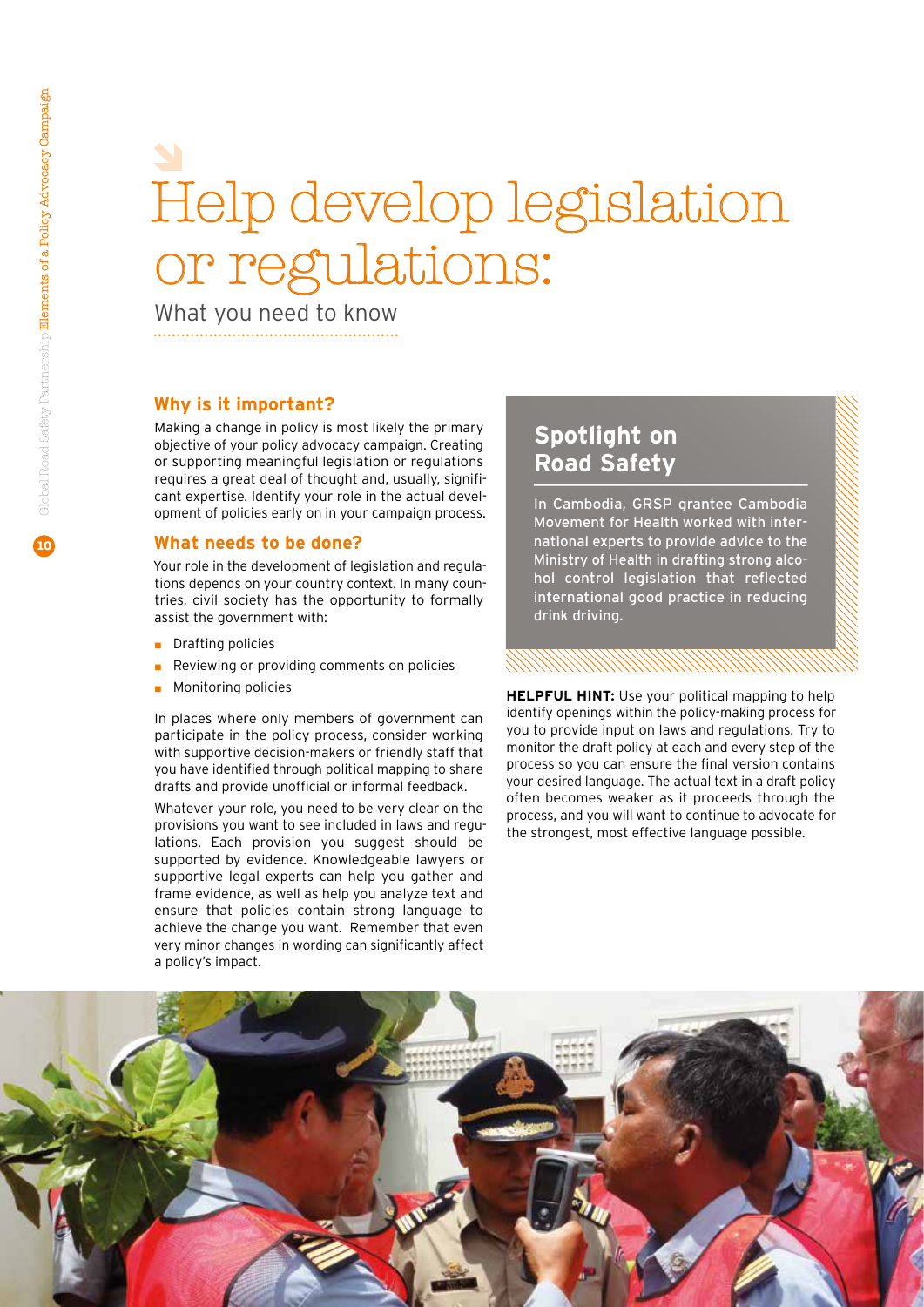## Determine what is non-negotiable:

What you need to know

#### **Why is it important?**

As an advocate, your goal is to ensure the passage of laws and regulations that will save lives. While the policy-making process can require compromise, the creation of weak or ineffectual policy may not help your cause and could even hurt it over the long term. Agree with your partners early on about what provisions you are unwilling to sacrifice in your quest to pass a policy. If you don't determine this ahead of time, opponents may be able to take advantage of any divide between you and your allies at the negotiating table.

#### **What needs to be done?**

During the policy-making process, your campaign's leadership group will often be required to make quick decisions about whether to support a proposed compromise. Anticipating possible compromises and agreeing in advance on how best to address them will reduce the risk of disagreement among your core partners at key moments. Conflict within your group – even when temporary – can weaken your group's overall negotiating position and the policy you are trying to promote.

Ask yourselves the following questions to help decide if you want to support a potential compromise:

- Does the compromise undermine meaningful progress on our issue?
- Does the compromise set a harmful precedent for the region?
- Does the compromise make it difficult to come back later and revise or strengthen the policy?

If you answer yes to any of these questions about the proposed compromise, it is likely a non-negotiable for your campaign's leadership group. You and your core partners may choose not to support and even oppose the potential law or regulation.

### **Spotlight on Road Safety**

Policy-making can be done in stages. Road safety advocates will want to consider whether or not to approach road safety policy making in incremental steps. If support for a specific law is not strong enough, one option is to promote regulatory change first.

**HELPFUL HINT:** Once your campaign's leadership group has determined your non-negotiable issues, keep this information strictly confidential. Wide distribution could give the opposition an advantage and weaken your chances of achieving the strongest possible policy.

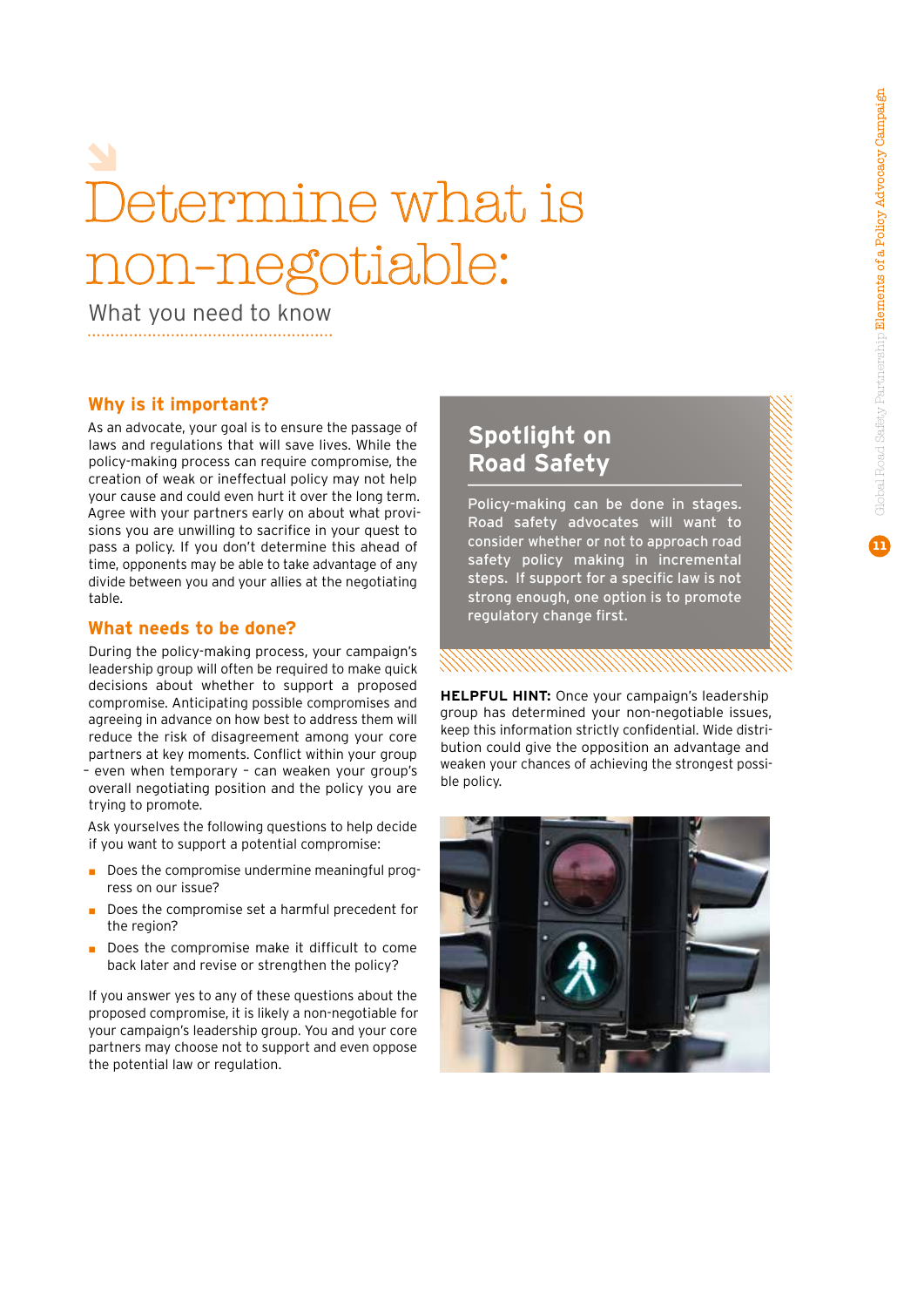## Identify legislative sponsors and policy lS:

What you need to know

#### **Why is it important?**

To move a law or regulation from an initial idea through to approval, you will need strong government sponsors to champion its passage during each step of the policy-making process. Your campaign leadership group should seek out influential and respected decision-makers who hold key positions or sit on relevant committees that you can trust to serve as committed champions and partners.

#### **What needs to be done?**

Your political mapping can help you identify sponsors for your law or regulation. A thorough political mapping will indicate decision-makers that are supportive of your campaign's policy objective and who may become active champions. Take time to meet with your potential sponsor(s) in order to better understand:

Their interests in, and reasons for, supporting your policy objective.

- The provisions they would like to see included in the policy and how they might differ from yours.
- Their suggested strategic approach to passing the policy.
- Their ideas about how best to work together.
- ◼ How to keep each other informed throughout the campaign.

In order to have a positive and trusting relationship with your sponsor(s), you need to serve as a resource for them throughout the policy-making process and should communicate that clearly. You can act as a resource to your champions by doing the following:

- Providing or securing issue expertise to inform policy development
- Providing background research, fact sheets, or policy briefs on the issue
- Drafting policy language and/or reviewing drafts and providing comments
- Building public support for the policy objective
- ◼ Educating other decision-makers on the issue
- Engaging the media to cover the issue
- Mobilizing audiences for legislative hearings and providing public testimony

 $\blacksquare$  Engaging in joint strategizing to advance the policy throughout each step of the process

**HELPFUL HINT:** Developing a sponsor or policy

### **Spotlight on Road Safety**

Sometimes decision-makers decide on their own that road safety policies are important and choose to draft a law or regulation. Often these decision-makers have a history of advocacy on road safety and serve on the transportation committee or other relevant bodies. In these cases, the decision-maker may contact civil society actors known for their interest in the issue and ask for assistance.

champion takes time and usually requires multiple meetings. Consider designating 1-2 liaisons from your organization that can commit to building trust by communicating regularly with your target sponsor's office. (Two focal points are useful in case one person is unavailable or leaves the organization. That way, you will not have to start completely over building your organization's relationship with your sponsor.)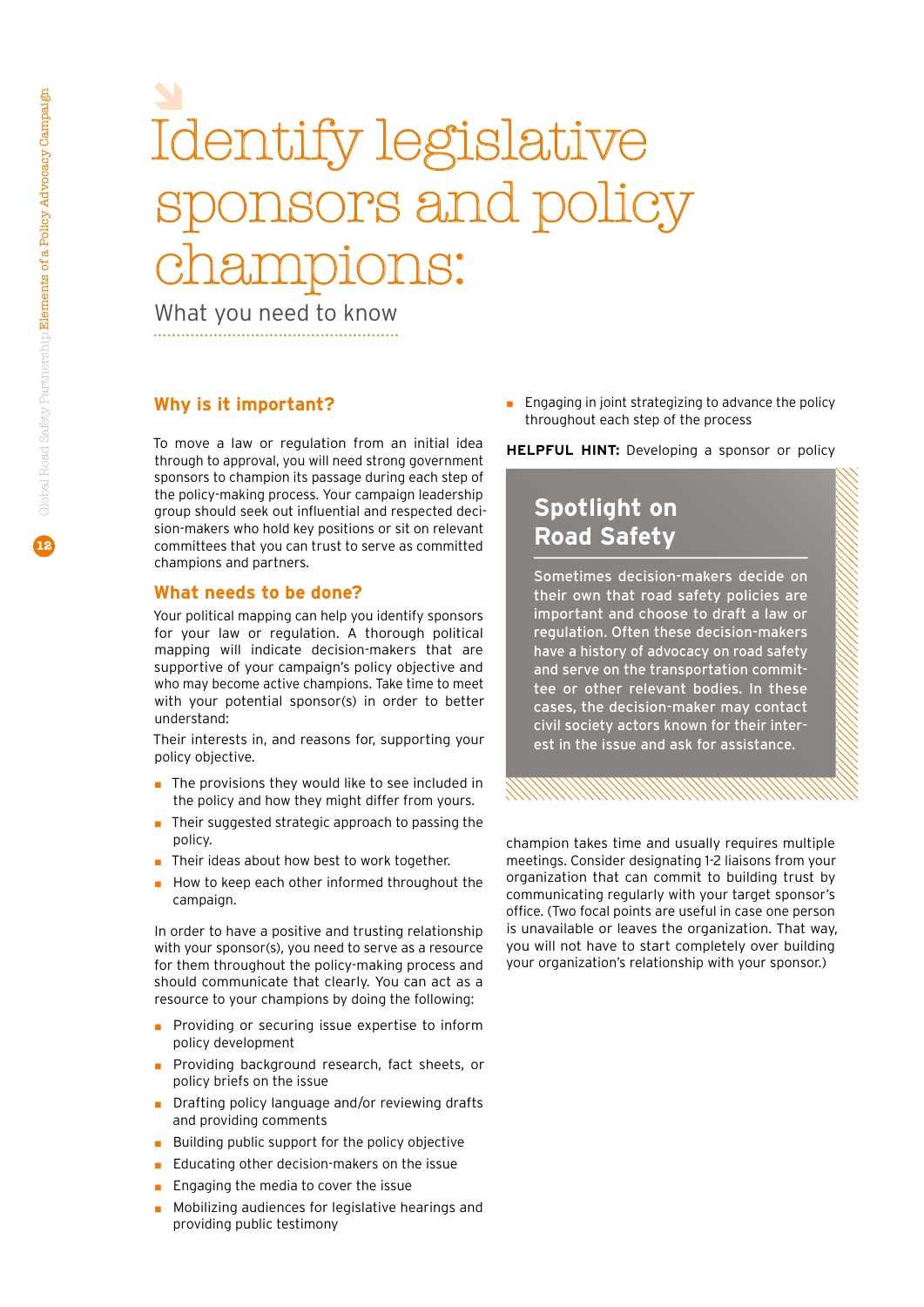# Develop your key strategies:

What you need to know

#### **Why is it important?**

In addition to securing policy champions, you will likely need to persuade a broader set of decisionmakers to support your issue. The strategies you choose to reach these target decision-makers are critical because they can make or break your campaign. To determine the best strategies to influence them, you will need to consider their interests and concerns, as well as any cultural and political factors that affect how advocacy takes place in your country.

#### **What needs to be done?**

In countries where personal interaction with decision makers is customary, direct communication can be a powerful outreach strategy and might include the following activities:

- Letter writing
- In-person meetings or phone calls
- Briefings, workshops, and conferences
- Providing testimony at hearings
- Attending receptions or other events where decision-makers are present
- Providing position papers and other forms of information and data.

Direct in-person meetings with decision-makers are often the quickest and most persuasive tactic. For a successful meeting, it is important to be well prepared.

Before the meeting, do the following:

- Invite attendees known to and influential with the decision-maker.
- Develop an agenda.
- Identify a meeting leader and assign talking points to other representatives.
- Familiarize yourself with your decision-maker's history on the issue and prepare responses for likely concerns or questions.
- Prepare an information packet with proposed policy language and select background materials (e.g. fact sheet, news article, and polling data).
- Assign a note-taker to track issues raised and commitments made by the decision-maker.

During the meeting, be sure to:

- Ask if you can count on their support. If a decisionmaker is not able to commit, ask what it would take to gain their support.
- Avoid confrontation and remain positive, even when interacting with decision-makers supporting the opposition. Follow-up with authoritative information to correct misperceptions. If you come up against truly committed opponents, you should consider whether it is worth the effort to try and persuade them to your point of view.
- Ask decision-makers that are friendly to your issue if they can suggest other potential supporters.
- Ask how you can be helpful to them in the future and ensure you know how to remain in contact.
- Thank decision-makers for their time and consideration.
- Send a follow-up letter summarizing the meeting and include relevant materials to address outstanding concerns.

Remember that it will usually take more than one meeting to establish credibility and gain a decisionmaker's support. Until that time, be sure to maintain regular communication and provide helpful data and information. If you are not able to directly access a target decision-maker, consider how you might be able to reach them through an influencer or partner.

Using media is an advocacy strategy that can help to raise visibility, get people talking, and place your issue on a decision-maker's agenda. Media advocacy includes the following types of coverage:

- **Earned media, which means convincing a media** outlet to cover your issue
- Paid media, which entails paying for a media outlet to present your issue
- Owned media, which requires that you create and disseminate content over your own website, blog or other channels you control
- **Social media, which includes using Facebook, twit**ter, YouTube and other interactive platforms to create attention and generate dialogue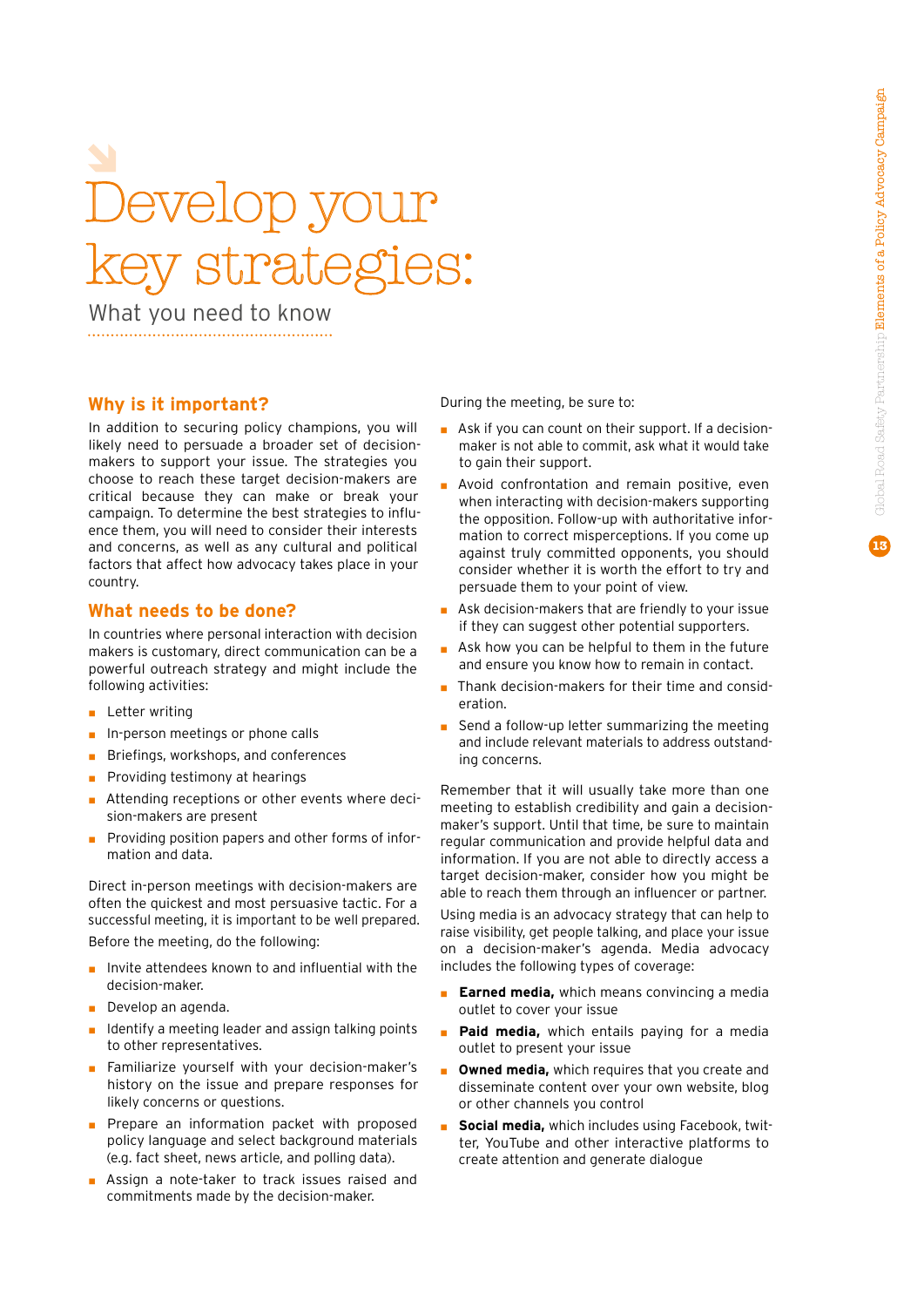

To gain earned media, you must think like a journalist and pitch compelling stories. Creative story elements might include:

- An event, data, report, etc. that provides new information to a reporter and the outlet's audience
- Compelling visuals (for print media)
- Sharp sound bites (or succinct quotes that convey your main messages)
- Easy-to-understand statistics on an issue people care about
- Authentic voices of real people who have been impacted by your issue

In addition – or as an alternative – to reaching decision makers and the public through media, **grassroots mobilization** can be an effective strategy in places where decision-makers are responsive to voters or public opinion. To find out whether this strategy makes sense for your campaign, first consider the types of individuals and organizations your target decision-makers care about most. Membership groups and interest groups can be extremely powerful and influential, particularly if you can mobilize them to advocate to your target decision-makers during critical campaign moments. Sending action alerts to supporters through social media is a great way to engage them in meaningful action and keep them up to date throughout the policy process. To further spread your message, ask your partners to disseminate action alerts to their networks and write to policy makers on their letterhead.

## **Spotlight on Road Safety**

Reporters will not always come to you; often you will need to bring the story of road safety to them. Try the following:

Release of new research or data, such as road safety statistics or favorable public opinion polling data on taking action;

A public rally or demonstration bringing attention to a serious road crash, development of new safety technology or introduction of relevant legislation

A media briefing featuring an international expert

Arranging a visit for a journalist with a road crash victim and/or their family

Visiting an editorial board following the introduction of road safety legislation

**HELPFUL HINT:** A multi-strategy approach is usually the most effective to reach a variety of decisionmakers. Remember to keep track of your decision makers' positions as you engage in your persuasion efforts so you'll be certain how many supporters you have when it's time to make key decisions.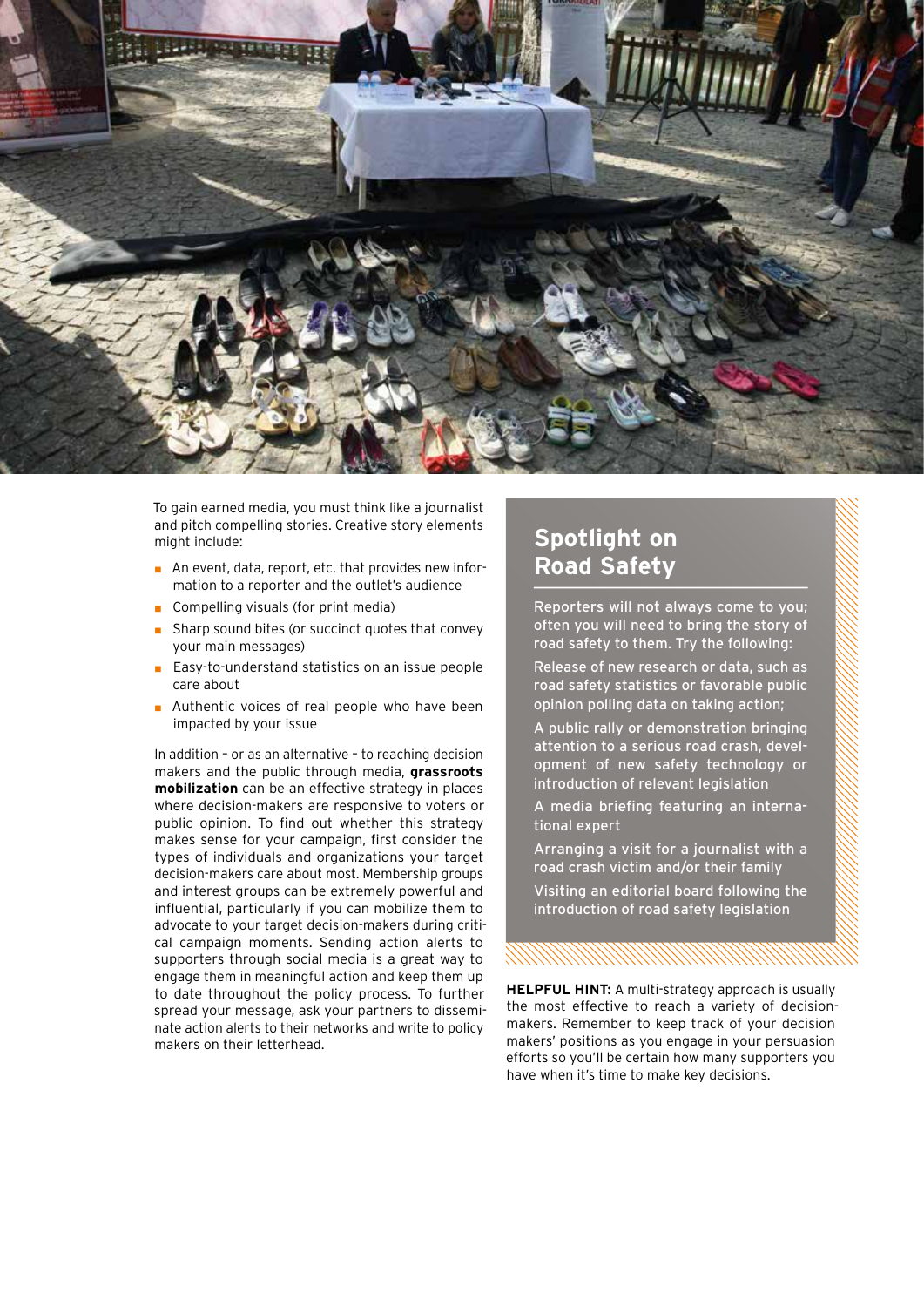## Prepare to nicate effikze

What you need to know

#### **Why is it important?**

In order for your advocacy strategies to prove successful – whether direct interaction with decisionmakers, media outreach, grassroots mobilization, or all of the above – they must be grounded in effective communication. To ensure your communications are as persuasive as possible, you will need to plan them in advance of your campaign.

#### **What needs to be done?**

The most important principle of effective communication is to **know your audience.** Depending on your chosen strategies, your audiences may range from decision-makers to journalists and community members. These groups each have different communication needs; the materials and messages that work for one group won't necessarily work for another. The more you know about your audience, the more targeted and effective your advocacy outreach will be. Once you have determined your audiences, gather the following information:

- How best to reach them (e.g. TV, radio, print media, social media, SMS)
- The questions, concerns or attitudes they have about your issue and the specific information they will need in order to take action

Your target audience members are likely busy people. This means you need to develop short, simple messages to inspire them to learn more or take action. Though the specific content of your message will vary for each audience, your messages should generally contain the following:

- A short problem statement about what you want to change and why
- A few key attention-grabbing facts that illustrate the problem or potential solution
- A specific action that the audience can take to help
- **A human story** that highlights how the issue has impacted individuals. (This is optional but can be quite effective.)

Your messengers are equally as important as your messages. To most effectively reach your target audience, identify and deploy individuals or groups that they will listen to and believe.

### **Spotlight on Road Safety**

An example of a short, memorable message on speeding targeted at Kenyan pedestrians:

Speed is lethal to pedestrians. If you are hit by a vehicle traveling at:

- 60kmph only 10% survive
- ◼ 50kmph only 45% survive
- ◼ 30kmph 95% survive

Tell your Member of Parliament we need legislation that makes traffic slow down outside of schools.

**#30saveskids**

**HELPFUL HINT:** After you develop your best messages, share them with partners and emphasize the importance of a unified, limited set of messages. Delivering one strong message many times is more effective than sending a multitude of messages. Use focus groups or polling to help identify your most effective messages and instill message discipline.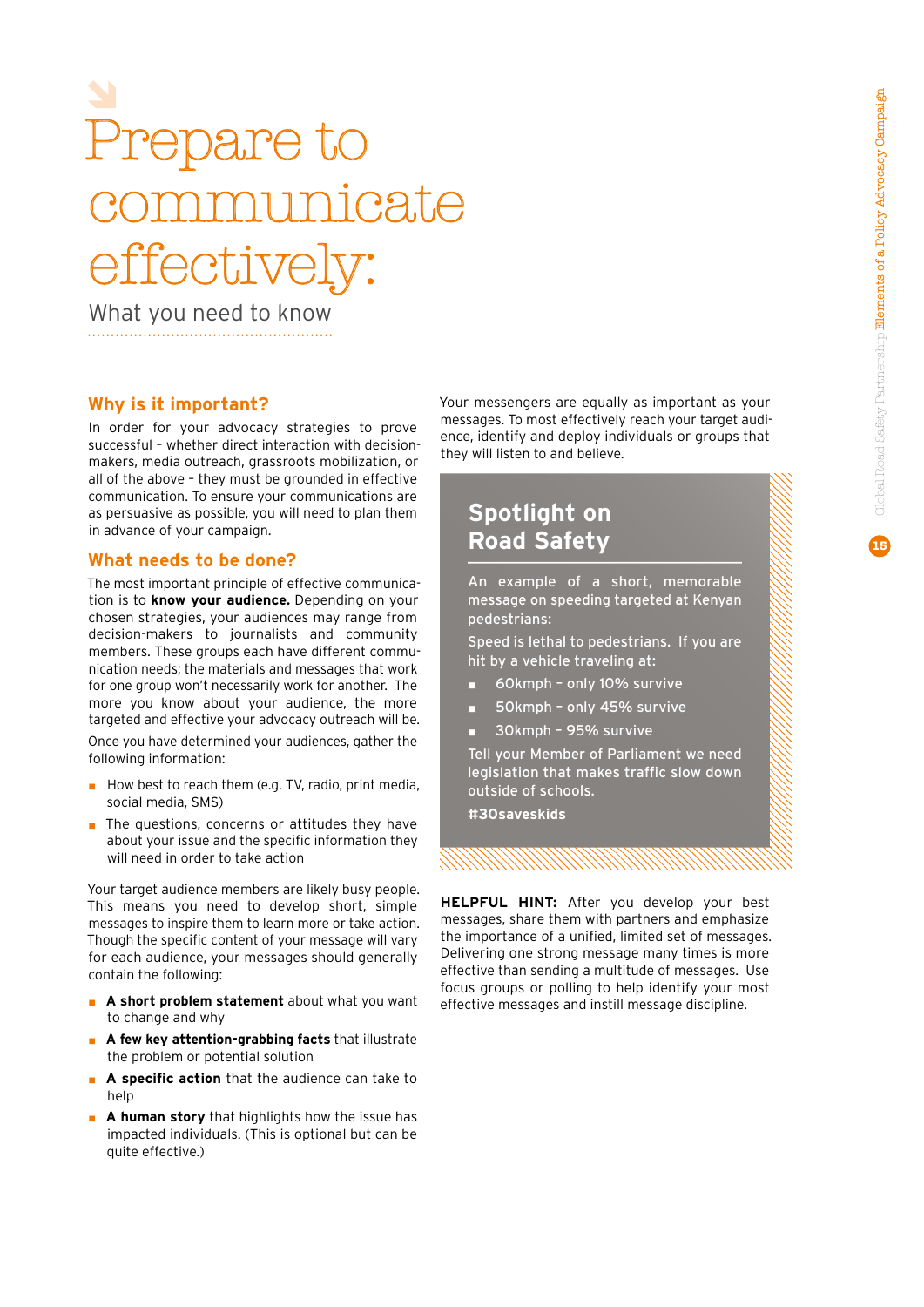## Formulate your ign plan:

What you need to know

#### **Why it is important?**

Now it's time to combine all the various planning elements of your campaign— defining your policy objective, choosing your campaign strategies, and identifying your target audiences—into one comprehensive action plan. This plan will give you and your partners a roadmap to achieving your policy objective. It will also help ensure accountability among partners and that everyone remains on track as the campaign is executed.

#### **What needs to be done?**

Campaign action plans can differ in format and level of detail, but at the minimum your plan should include the following:

- Your policy objective
- Your target decision-makers and influencers
- Your opponents and their planned tactics
- The timeline for relevant policy process
- Your core partners and your agreed process for communicating and decision-making

An action plan should also include a detailed work plan that is based on your selected advocacy strategies and anticipated communications. It should highlight:

- Planned activities and their timelines
- Persons/partners responsible for carrying out the activities
- Required resources for the activities and who is providing them
- Indicators for monitoring activities and tracking progress

Make sure that your plan also includes a risk assessment and crisis management plan. This should highlight any major dangers to your campaign and what actions you will take to mitigate them.

It should also outline how you and your partners will respond—including specific roles and responsibilities —if a crisis arises. By anticipating risks and having a mitigation and response plan in place, your campaign leadership team will be more likely to minimize any impacts.

### **Spotlight on Road Safety**

In the Russian Federation, key activities undertaken by GRSP grantee Russian Red Cross aimed at supporting the government to strengthen child restraint policies included: identifying policy champions within the government and holding key meetings with officials in the Ministry of Industry & Trade to encourage their support of policy adoption.

**HELPFUL HINT:** The campaign process is dynamic and ever changing, and your leadership team should regularly revisit your shared action plan and adjust it based on current circumstances.

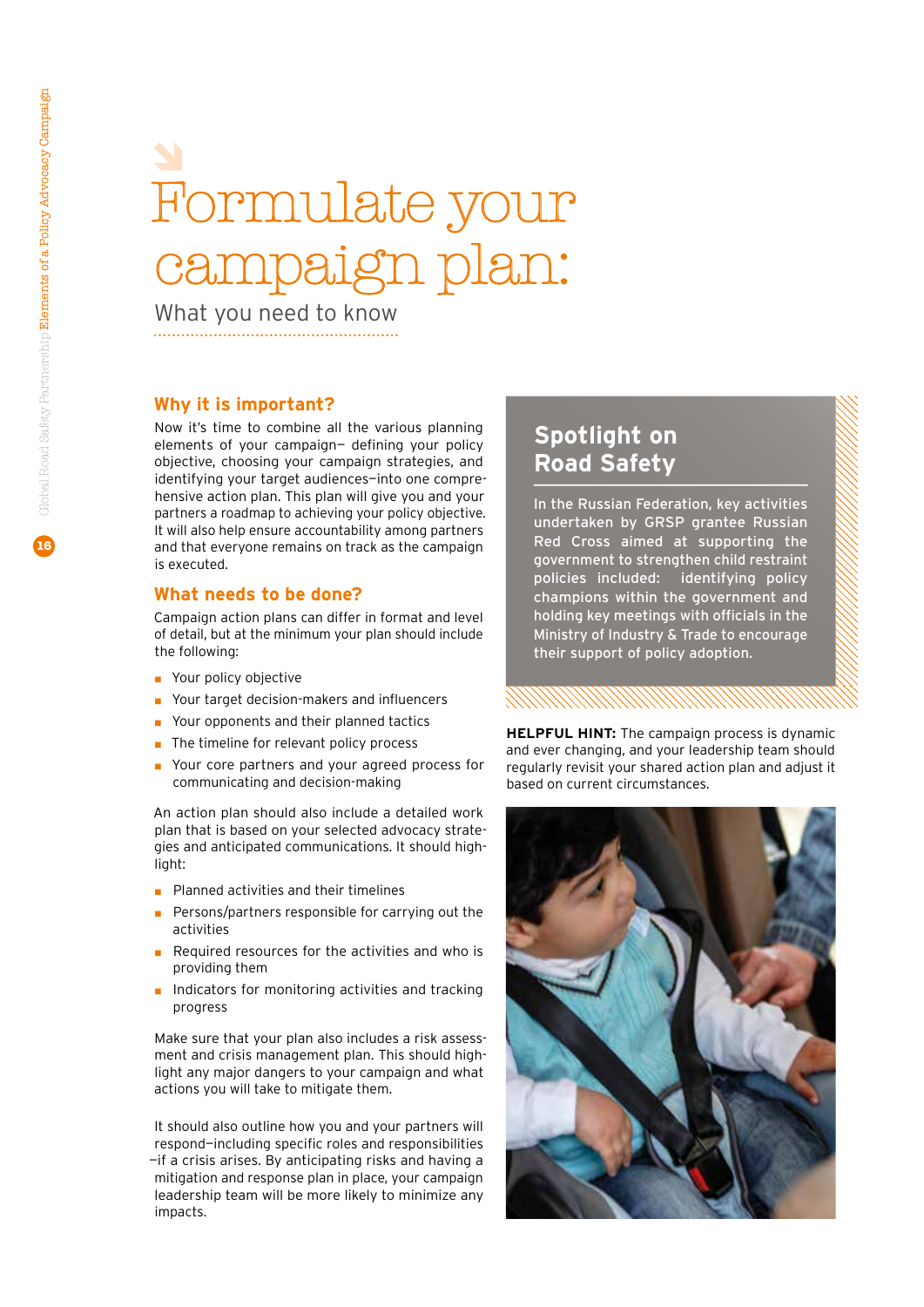# fun y campaign:

What you need to know

#### **Why is it important?**

Now that you have a strategic and well-documented campaign action plan in place, it's time to carry it out. Your plan is important, but remember that there will be times when you will need to deviate from it. Naturally, unanticipated opportunities and setbacks may arise to which your leadership team will need to rapidly respond.

#### **What needs to be done?**

Common situations often arise during a campaign that can require you and your partners to make quick, strategic decisions. They might include:

- **Timing:** Your core partners may be pressured by members of your advocacy network, your target decision-makers, and your policy champions to move forward despite lacking the necessary votes or support.
- **Policy content:** You may face pressure to significantly weaken the proposed policy in order to ensure passage. Similarly, you may be asked to consider changes to your policy to secure a vote or support from a decision-maker.
- Now is the time to refer back to what items your core group decided were non-negotiable. If a proposed change appears to be minor or consistent with the compromises your network has previously agreed upon, arrange a meeting with your sponsor to discuss your options.
- **Opposition:** You might face opposition tactics that could jeopardize your efforts. Respond immediately and proactively, and maintain regular contact with supportive policymakers and key "influentials" that may know about opposition maneuvers designed to disrupt your efforts.

Be prepared to help your sponsors troubleshoot these and other types of unanticipated events as your policy moves through the process.

### **Spotlight on Road Safety**

Your core partners should work closely with your champion to examine any proposed compromise. If the compromise will satisfy some of the groups that are against the road safety policy, consider its value in creating a wedge and weakening the opposition. However, if the compromise is significant and does not satisfy your previously agreed to nonnegotiable points, do not accept it.

**HELPFUL HINT:** Carefully track and monitor the policy process in collaboration with your sponsor's office. Get on the distribution lists for the committees and other bodies that will consider your proposed legislation or regulation and check their websites regularly. Watch for new draft policies that appear and are related to your issue, as they may be designed to undermine your legislation or regulation.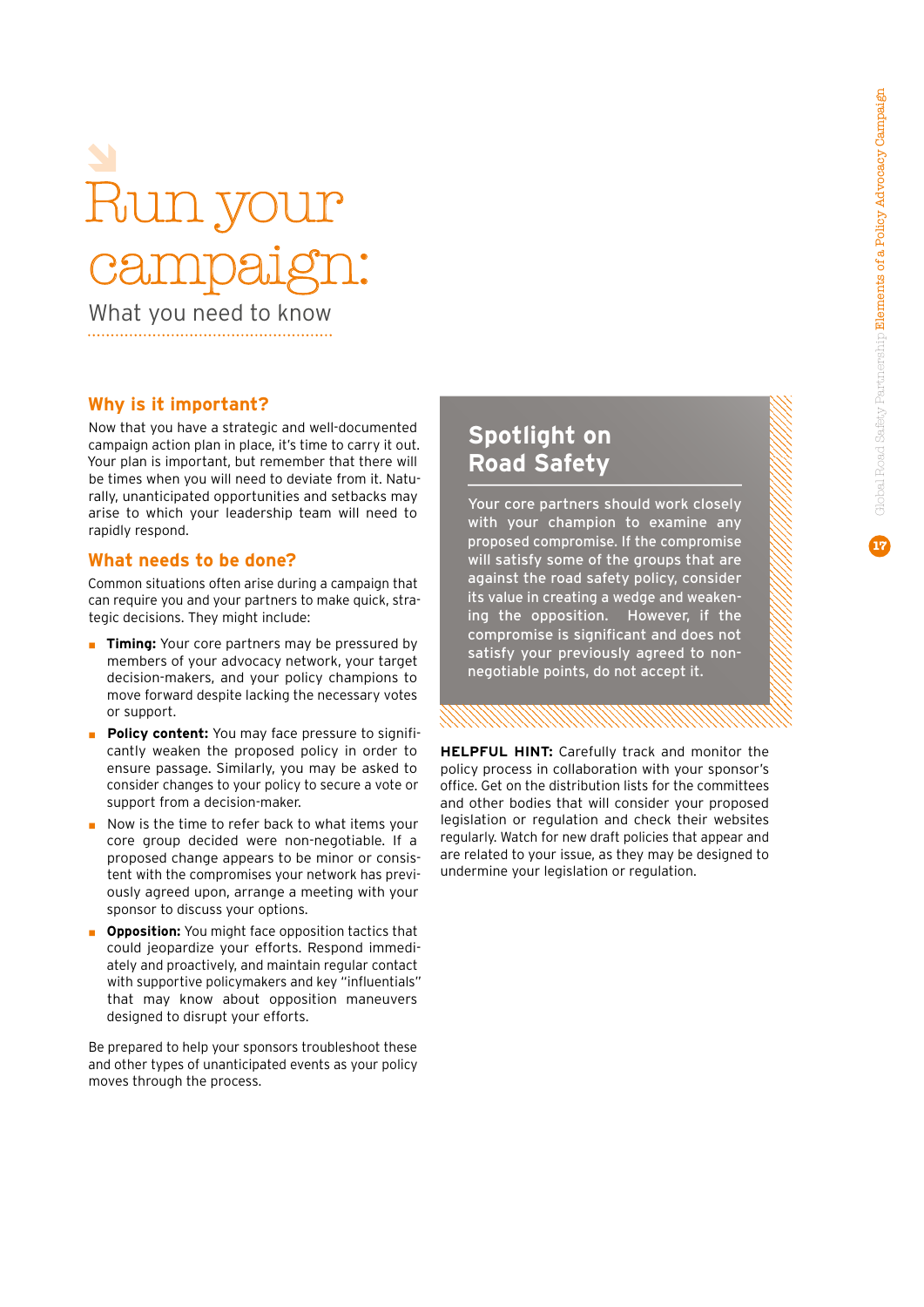## Monitor and evaluate progress:

What you need to know

#### **Why is it important?**

Monitoring and evaluating your progress is an essential part of any policy advocacy campaign and ensures that planned actions are taking place at the correct time. It also helps you know whether you are gaining support over the course of your campaign. A good monitoring plan can tell you which of your strategies are working best and which may need to be adjusted.

#### **What needs to be done?**

There are many ways to monitor and evaluate progress. At a minimum, your core group of partners should conduct:

- Regular collection of information to measure progress according to indicators in your campaign action plan.
- After-action debriefs following big campaign moments, such as the launch of a report or event with parliamentarians, to discuss what went well, what should be improved and any important outcomes.
- Periodic, routine check-ins to make sure your campaign activities are progressing according to plan and resulting in the desired outcomes.

If these actions reveal that your campaign is not making steady progress, take the time to ask why and be prepared to make changes. This may include shifting strategies, updating your messages and messengers, or planning new actions to counter emerging opposition. It may also involve adjusting timelines or responsibilities. If a partner is not able to carry out their assigned roles or planned actions, you may need to shift responsibility to keep moving forward. This is a decision best discussed and determined by a core group.

### **Spotlight on Road Safety**

If organizations have sufficient resources, media monitoring can be an effective way to learn if messages in support of road safety policies are resonating. If you conduct media monitoring and don't see evidence of your messages, consider re-thinking those messages or the ways in which you are trying to convey them with the media and general public.

**HELPFUL HINT:** Sometimes even when you and your partners have done everything "right," your desired law or regulation will not pass at the preferred moment. Don't give up. As a result of your efforts, many stakeholders will now believe in to your cause. In addition, the media, public and decision-makers will be more educated on your issue, which will put you in a better position when the next opportunity arises. Most campaigns responsible for landmark public health policies experienced defeat before achieving their ultimate objective.

XXXXXXXXXXXXXXXXXXXXX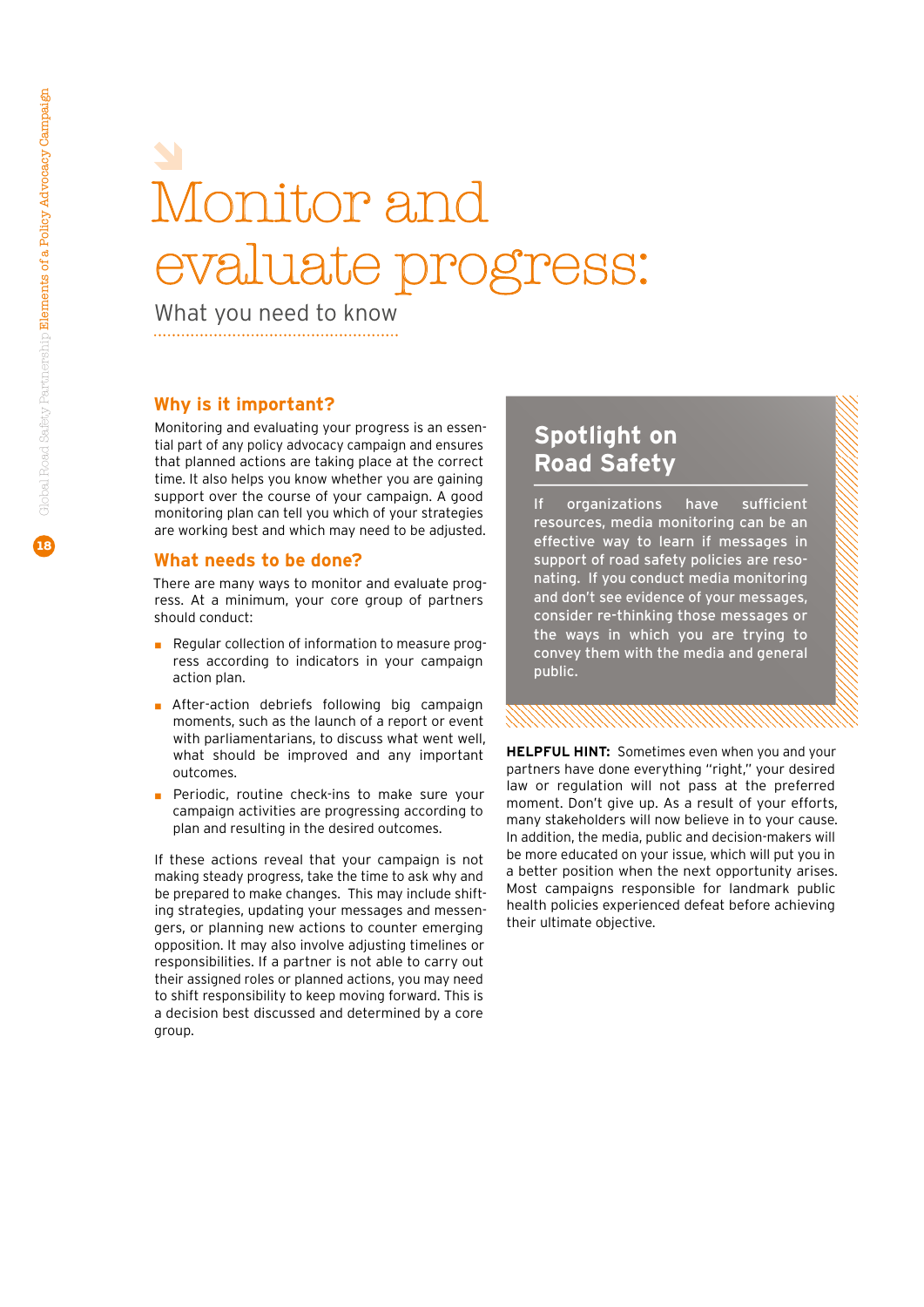# Celebrate success and remain engage

What you need to know

#### **Why is it important?**

Successful advocacy campaigns take time. Make sure that you celebrate successes—both big and small when they happen. This helps keep you and your supporters energized, inspired and engaged with your issue over the course of your campaign and beyond.

#### **What needs to be done?**

Make sure to acknowledge and thank your supporters along the way. Your aim is to keep people motivated. Activities may include:

- A formal thank you letter to a decision-maker
- Using social media to congratulate grassroots supporters
- An award and ceremony for supporters who have supported your campaign in some special way
- An event to celebrate achievement of the campaign's policy objective

Remember that when the policy objective is achieved, your work as an advocate is not over. In fact, that moment is likely to usher in an entirely new campaign to ensure successful implementation. As an advocate your role in successful implementation might include:

- Ensuring that additional laws or regulations are drafted, approved and released at various levels of governance
- Countering any actions to repeal or amend the policy in order to lessen its impact
- Encouraging the agency responsible for implementation to both educate stakeholders about the new policy and provide training to those who will carry it out or enforce it
- Monitoring implementation of the law and reporting violations
- ◼ Documenting any industry or opposition attempts to circumvent the policy
- Working with the media to publicize implementation activity, or lack thereof
- Filing complaints or bringing legal action, if necessary, when the government fails to enforce the law

### **Spotlight on Road Safety**

If your policy objective was to make speed limits near schools or to mandate child restraint systems use, consider an event with school children to thank your supporters.

**HELPFUL HINT:** At key points in your policy's implementation, such as the one-year anniversary of its approval, organize a public event to celebrate the victory and reinforce ways in which it is contributing to improving public health and saving lives.